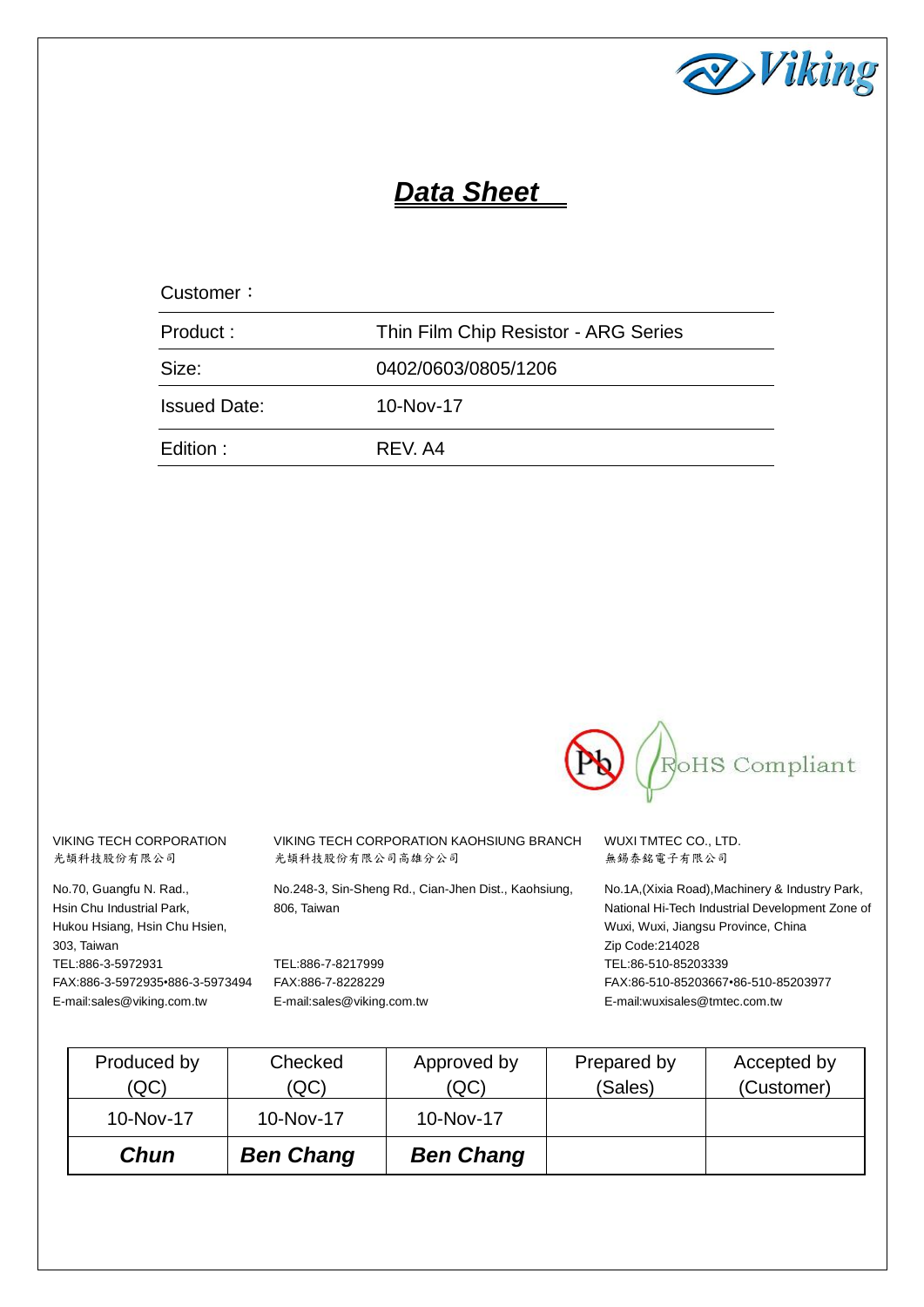

# **Thin Film Chip Resistor (ARG Series)**

## ■**Features**

- Advanced thin film technology
- -SMD Type designed for automatic insertion
- $-Wide$  resistance range 1ohm  $\sim$  2.49Mega ohm

#### ■**Applications**

- -Medical Equipment
- -Testing / Measurement Equipment
- -Printer Equipment
- -Automatic Equipment Controller
- -Converters
- -Communication Device, Cell Phone, GPS, PDA



**BKS** 

| <b>10 Alumina Substrate</b> | 4 Edge Electrode         | I ⑦ Resistor Layer |
|-----------------------------|--------------------------|--------------------|
| <b>2</b> Bottom Electrode   | I <b>5</b> Barrier Layer | 8 Overcoat         |
| 3 Top Electrode             | 6 External Electrode     | <b>9</b> Marking   |

#### ■**Dimensions** Unit: mm

| Type  | <b>Size</b><br>(Inch) |                 | W               |                 | D <sub>1</sub>  | D <sub>2</sub>  | Weight<br>(g)<br>(1000pcs) |
|-------|-----------------------|-----------------|-----------------|-----------------|-----------------|-----------------|----------------------------|
| ARG02 | 0402                  | $1.00 \pm 0.05$ | $0.50 + 0.05$   | $0.30+0.10$     | $0.20 \pm 0.10$ | $0.20 \pm 0.10$ | 0.54                       |
| ARG03 | 0603                  | $1.60 \pm 0.10$ | $0.80 + 0.10$   | $0.45 \pm 0.10$ | $0.30+0.20$     | $0.30+0.20$     | 1.83                       |
| ARG05 | 0805                  | $2.00+0.15$     | $1.25{\pm}0.15$ | $0.50+0.10$     | $0.30+0.20$     | $0.40 \pm 0.20$ | 4.71                       |
| ARG06 | 1206                  | $3.10 \pm 0.15$ | $.55 \pm 0.15$  | $0.55 \pm 0.10$ | $0.42 \pm 0.20$ | $0.35 \pm 0.25$ | 9.02                       |

## ■**Part Numbering**

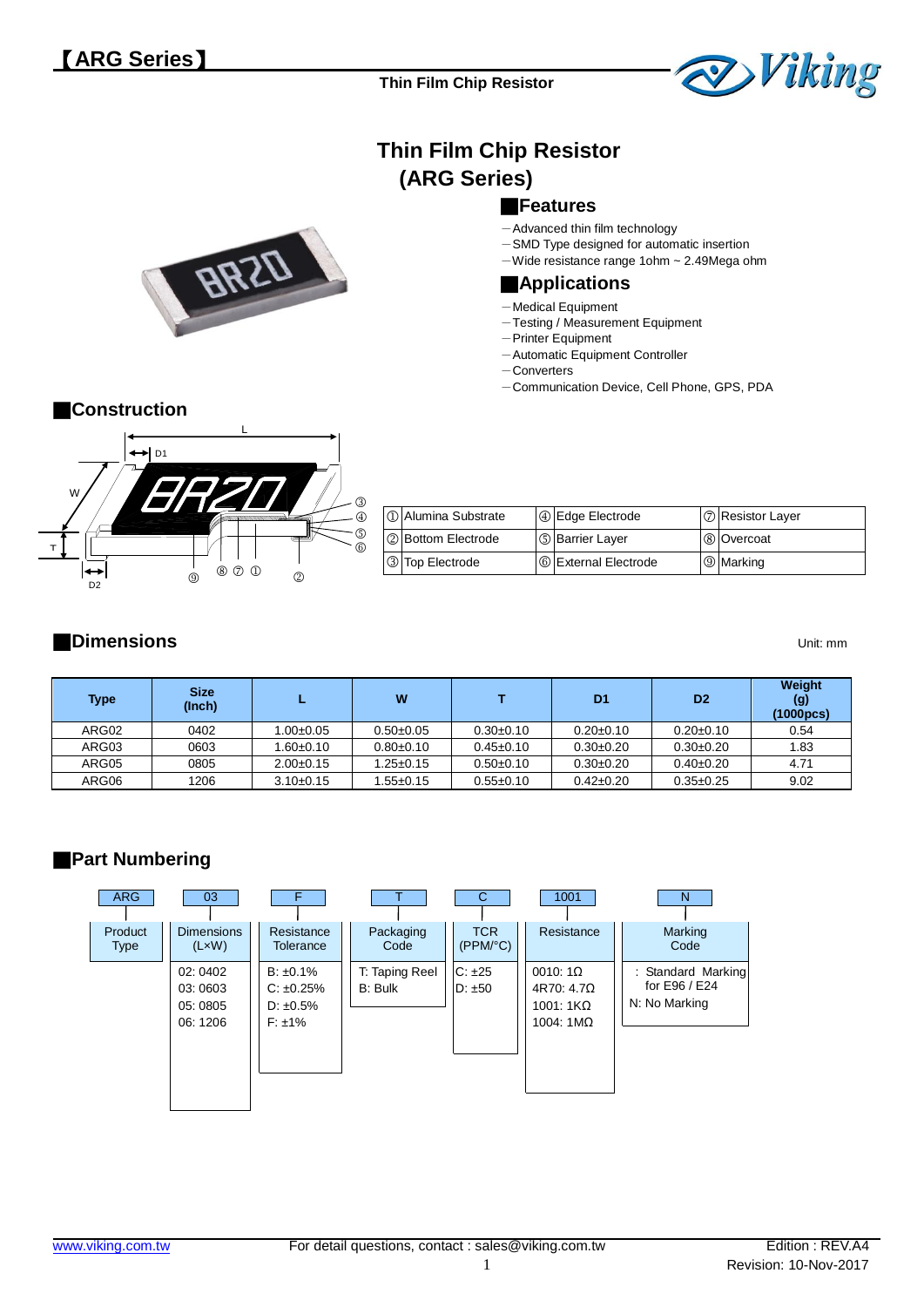

## ■**Derating Curve**



## ■**Standard Electrical Specifications**

| <b>Item</b>  | <b>Power</b><br>Rating | <b>Operating</b><br>Temp. Range | Max.<br><b>Operating</b> | Max.<br>Overload | <b>Resistance Range</b> |        |                          | <b>TCR</b><br>(PPM <sup>o</sup> C) |            |
|--------------|------------------------|---------------------------------|--------------------------|------------------|-------------------------|--------|--------------------------|------------------------------------|------------|
| <b>Type</b>  | at $70^{\circ}$ C      |                                 | <b>Voltage</b>           | <b>Voltage</b>   | ±0.1%                   | ±0.25% | ±0.5%                    | ±1%                                |            |
| ARG02 (0402) | 1/16W                  | $-55 \sim +155^{\circ}$ C       | 50V                      | 100V             |                         |        | $4.7\Omega - 255K\Omega$ |                                    | ±25<br>±50 |
| ARG03 (0603) | 1/10W                  | $-55 \sim +155^{\circ}$ C       | 75V                      | 150V             | $1\Omega - 1M\Omega$    |        |                          | ±25<br>±50                         |            |
| ARG05 (0805) | 1/8W                   | $-55 - +155^{\circ}$ C          | 150V                     | 300V             | $1\Omega - 2M\Omega$    |        |                          | ±25<br>±50                         |            |
| ARG06 (1206) | 1/4W                   | $-55 \sim +155^{\circ}$ C       | 200V                     | 400V             |                         |        | $1\Omega - 2.49M\Omega$  |                                    | ±25<br>±50 |

Operating Voltage=√(P\*R) or Max. operating voltage listed above, whichever is lower.

Overload Voltage=2.5\* $\sqrt{(P^*R)}$  or Max. overload voltage listed above, whichever is lower.

Viking is capable of manufacturing the optional spec based on customer's requirement.

**(Lower Resistance:1~10Ω ; High Power Rating)**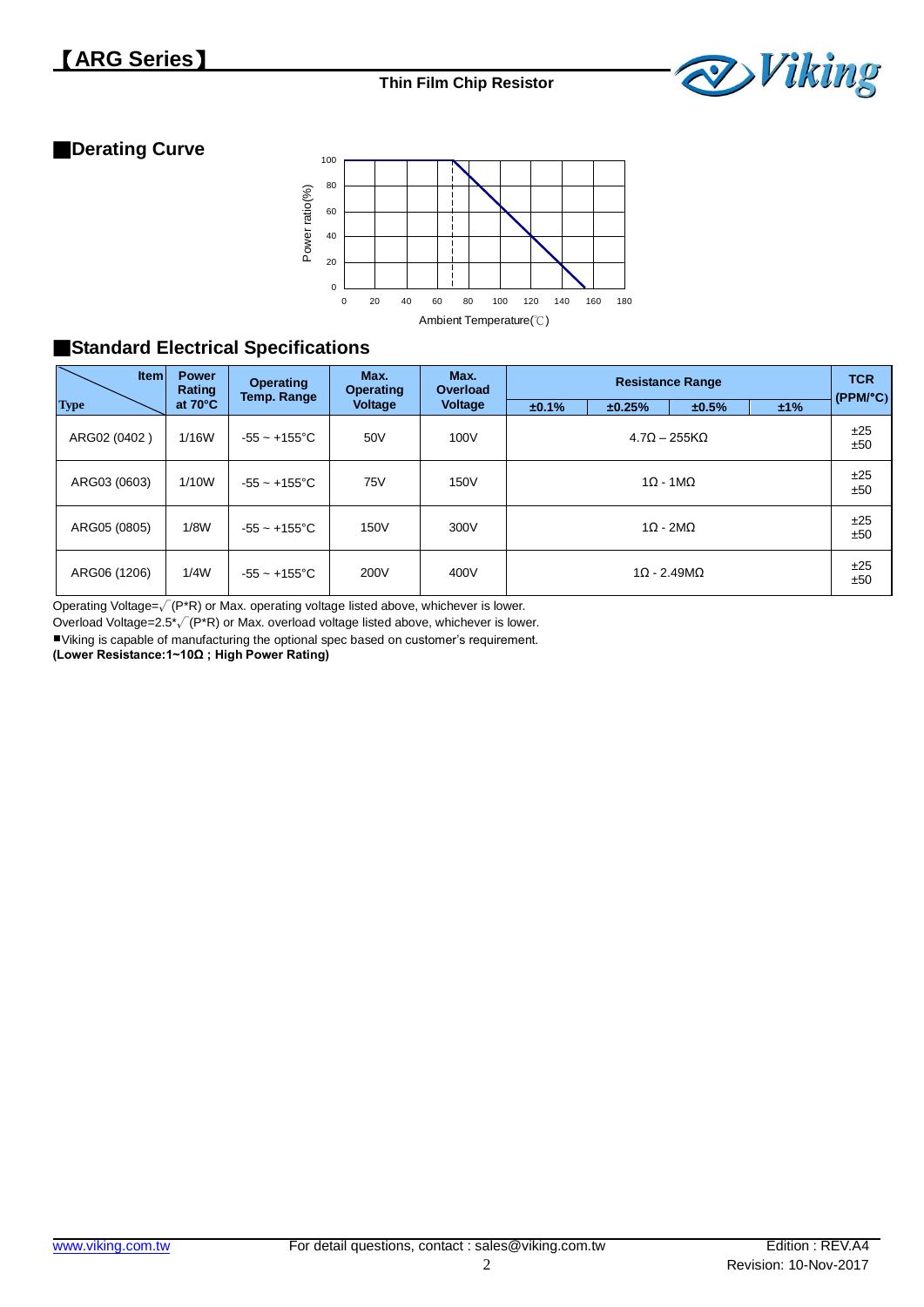

#### ■**Environmental Characteristics**

| <b>Item</b>                                       | <b>Requirement</b>          | <b>Test Method</b>                                                                                      |
|---------------------------------------------------|-----------------------------|---------------------------------------------------------------------------------------------------------|
| Temperature Coefficient of Resistance<br>(T.C.R.) | As Spec.                    | MIL-STD-202 Method 304<br>+25/-55/+25/+125/+25°C                                                        |
| Short Time Overload                               | $\Delta$ R $\pm$ 0.2%       | JIS-C-5201-1 4.13<br>RCWV*2.5 or Max. overload voltage whichever is<br>lower for 5 seconds              |
| <b>Insulation Resistance</b>                      | $>9999$ MQ                  | MIL-STD-202 Method 302<br>Apply $100V_{DC}$ for 1 minute                                                |
| Endurance                                         | $\Delta$ R $\pm$ 0.5%       | MIL-STD-202 Method 108A<br>70±2°C, RCWV for 1000 hrs with 1.5 hrs "ON" and 0.5<br>hrs "OFF"             |
| Damp Heat with Load                               | $\Delta$ R $\pm$ 0.5%       | MIL-STD-202 Method 103B<br>40±2°C, 90~95% R.H. RCWV for 1000 hrs with 1.5<br>hrs "ON" and 0.5 hrs "OFF" |
| <b>Bending Strength</b>                           | $\Delta$ R $\pm$ 0.1%       | JIS-C-5201-1 4.33<br>Bending amplitude 3 mm for 10 seconds                                              |
| Solderability                                     | 95% min. coverage           | MIL-STD-202 Method 208H<br>245±5°C for 3 seconds                                                        |
| Resistance to Soldering Heat                      | $\Delta$ R <sub>±0.1%</sub> | MIL-STD-202 Method 210E<br>260±5°C for 10 seconds                                                       |
| Dielectric Withstand Voltage                      | By Type                     | MIL-STD-202 Method 301<br>Max. overload voltage for 1 minute                                            |
| <b>Thermal Shock</b>                              | $\Delta$ R $\pm$ 0.2%       | MIL-STD-202 Method 107G<br>-55 $\degree$ C ~150 $\degree$ C, 100 cycles                                 |
| Low Temperature Operation                         | $\Delta$ R $\pm$ 0.5%       | JIS-C-5201-1 4.36<br>1 hour, -65°C, followed by 45 minutes of RCWV                                      |

RCWV(Rated continuous working voltage)=  $\sqrt{(P^*R)}$  or Max. Operating voltage whichever is lower

**Storage Temperature: 15~28C; Humidity < 80%RH**

#### ■**Soldering Condition**



(1) Time of IR reflow soldering at maximum temperature point  $260^{\circ}$ C: 10s

- (2) Time of wave soldering at maximum temperature point  $260^{\circ}$ C: 10s
- (3) Time of soldering iron at maximum temperature point  $410^{\circ}$ C: 5s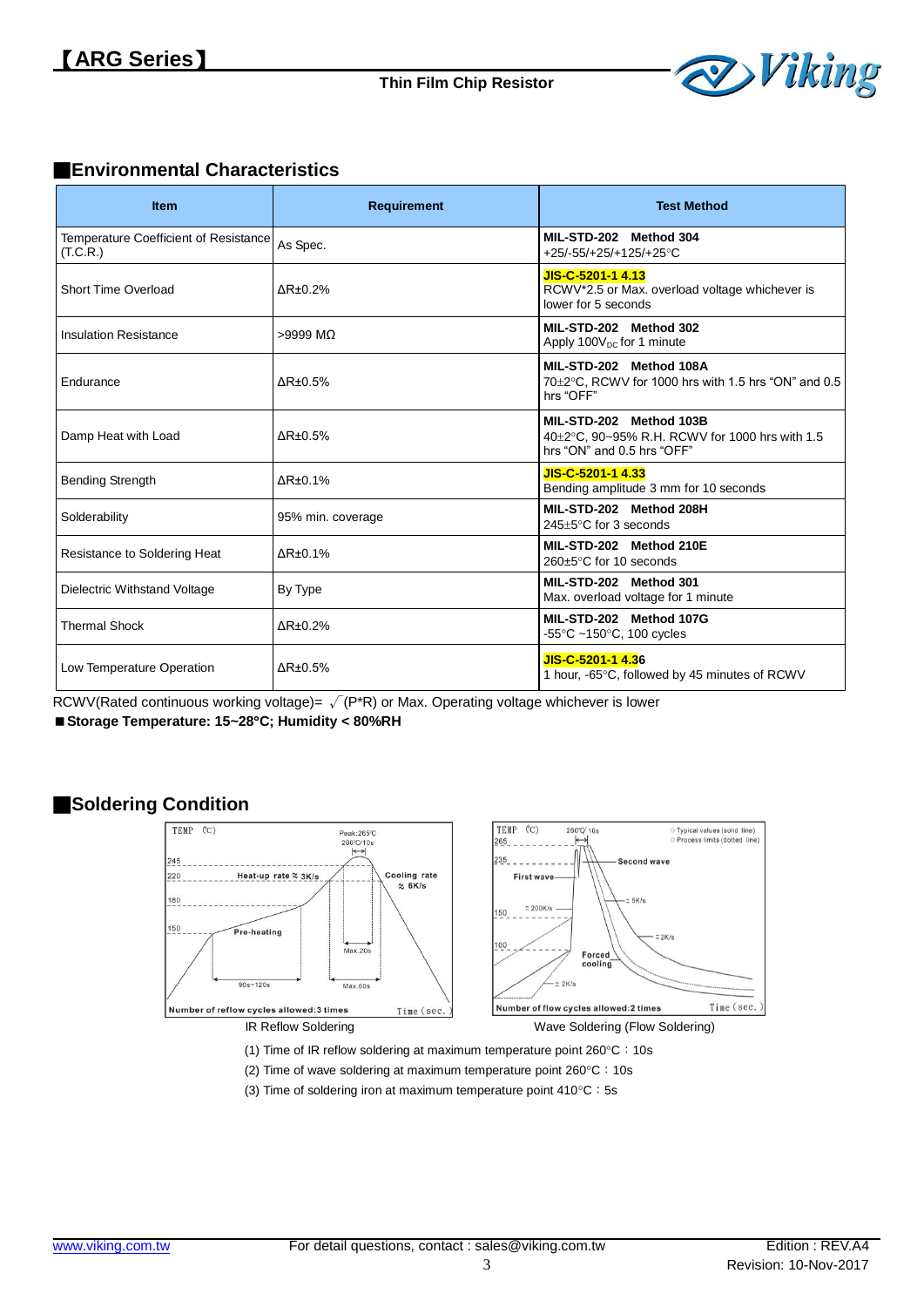

## **Marking**

3digit marking



3digit marking for Example: 14C=13K7Ω 13C=13K3Ω 68B=4K99Ω 68X=49.9Ω

#### **Marking Table**

| Code              | <b>E96</b>                |                 | Code            | <b>E96</b>      |                 | Code   | E96             |        | Code               | <b>E96</b> |              |
|-------------------|---------------------------|-----------------|-----------------|-----------------|-----------------|--------|-----------------|--------|--------------------|------------|--------------|
| 01                |                           | 100             | 25              | 178             |                 | 49     | 316             |        | 73                 | 562        |              |
| 02                |                           | 102             | ${\bf 26}$      | 182             |                 | 50     | 324             |        | 74                 | 576        |              |
| 03                |                           | 105             | 27              | 187             |                 | 51     | 332             |        | 75                 | 590        |              |
| 04                |                           | 107             | 28              | 191             |                 | 52     | 340             |        | 76                 | 604        |              |
| 05                |                           | 110             | 29              | 196             |                 | 53     | 348             |        | 77                 | 619        |              |
| 06                |                           | 113             | 30              | 200             |                 | 54     | 357             |        | 78                 | 634        |              |
| 07                |                           | 115             | 31              | 205             |                 | 55     | 365             |        | 79                 | 649        |              |
| 08                |                           | 118             | 32              | 210             |                 | 56     | 374             |        | 80                 | 665        |              |
| 09                | 121                       |                 | 33              | 215             |                 | 57     | 383             |        | 81                 | 681        |              |
| 10                |                           | 124             | 34              | 221             |                 | 58     | 392             |        | 82                 | 698        |              |
| 11                |                           | 127             | 35              | 226             |                 | 59     | 402             |        | 83                 | 715        |              |
| 12                |                           | 130             | 36              | 232             |                 | 60     | 412             |        | 84                 | 732        |              |
| 13                |                           | 133             | 37              | 237             |                 | 61     | 422             |        | 85                 | 750        |              |
| 14                |                           | 137             | 38              | 243             |                 | 62     | 432             |        | 86                 | 768        |              |
| 15                |                           | 140             | 39              |                 | 249             |        | 442             |        | 87                 | 787        |              |
| 16                |                           | 143             | 40              | 255             |                 | 64     | 453             |        | 88                 | 806        |              |
| 17                |                           | 147             | 41              | 261             |                 | 65     | 464             |        | 89                 | 825        |              |
| 18                |                           | 150             | $42\,$          | 267             |                 | 66     | 475             |        | 90                 | 845        |              |
| 19                |                           | 154             | 43              | 274             |                 | 67     | 487             |        | 91                 | 866        |              |
| ${\bf 20}$        |                           | 158             | 44              |                 | 280             |        | 499             |        | 92                 | 887        |              |
| 21                |                           | 162             | 45              | 287             |                 | 69     | 511             |        | 93                 | 909        |              |
| 22                |                           | 165             | 46              |                 | 294             |        | 523             |        | 94                 | 931        |              |
| 23                |                           | 169             | 47              | 301             |                 | 71     | 536             |        | 95                 | 953        |              |
| 24                |                           | 174             | 48              | 309             |                 | 72     | 549             |        | 96                 | 976        |              |
| Code              | $\boldsymbol{\mathsf{A}}$ | B               | $\mathbf{C}$    | D               | Е               | F      | $\mathbf G$     | н      | $\pmb{\mathsf{X}}$ | Y          | $\mathsf{z}$ |
| <b>Multiplier</b> | 10 <sup>0</sup>           | 10 <sup>1</sup> | 10 <sup>2</sup> | 10 <sup>3</sup> | 10 <sup>4</sup> | $10^5$ | 10 <sup>6</sup> | $10^7$ | $10^{-1}$          | $10^{-2}$  | $10^{-3}$    |

0603 3digit marking for E24 Example: 101=100Ω 102=1KΩ

| E24<br>$\sim$<br>$\sim$<br>39<br>68<br>$\sim$<br>56<br>ാ<br>10<br>20<br>24<br>$\rightarrow$<br>30<br>36<br>43<br>$\overline{\phantom{a}}$<br>- 4<br>$\sim$<br>16<br>4<br>n.<br>ΟZ<br>٥z<br>ن ت<br>۰., | -<br>__<br>$\sim$<br>$\sim$<br>. .<br>$ -$<br>. .<br>. . |
|-------------------------------------------------------------------------------------------------------------------------------------------------------------------------------------------------------|----------------------------------------------------------|
|-------------------------------------------------------------------------------------------------------------------------------------------------------------------------------------------------------|----------------------------------------------------------|

0805~2512 4digit marking

| Example |
|---------|
|---------|

| Resistance | '00Ω | $2.2K\Omega$ | 10KΩ | $49.9K\Omega$ | $100K\Omega$ |
|------------|------|--------------|------|---------------|--------------|
| marking    | 1000 | 2201         | 1002 | 4992          | 1003         |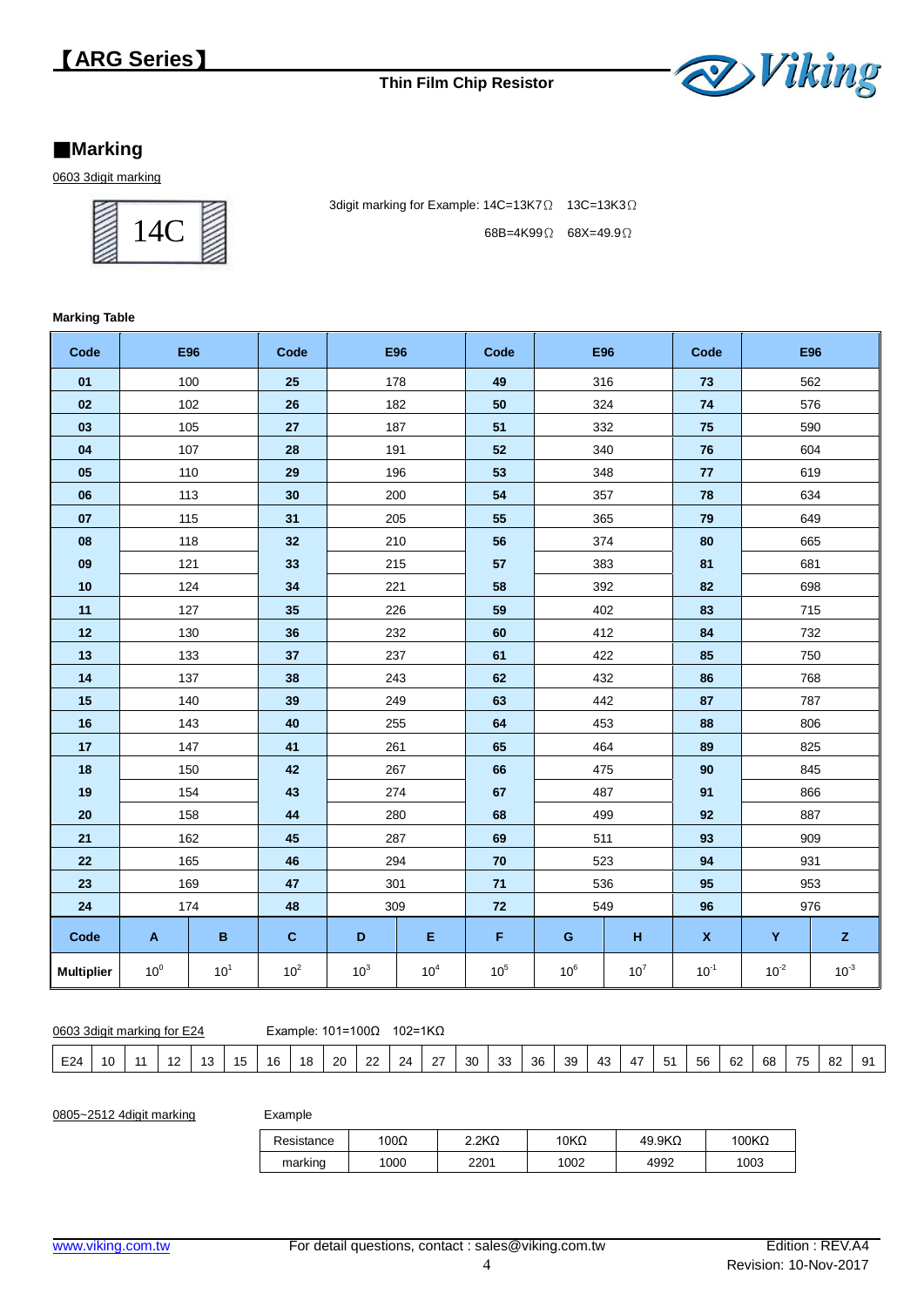

## ■**Packaging**

Packing Quantity & Reel Specifications **Packing Quantity & Reel Specifications** 

| <b>Type</b> | ØA              | ØB           | ØC             | W           |                | Paper<br>Tape (EA) | <b>Emboss</b><br><b>Plastic</b><br>Tape (EA) |
|-------------|-----------------|--------------|----------------|-------------|----------------|--------------------|----------------------------------------------|
| ARG02       | 178.0±1.0       | $60.0 + 1.0$ | $13.5 \pm 0.7$ | $9.5 + 1.0$ | $11.5 \pm 1.0$ | 10.000             |                                              |
| ARG03       | 178.0±1.0       | $60.0 + 1.0$ | $13.5 \pm 0.7$ | $9.5 + 1.0$ | $11.5 \pm 1.0$ | 5,000              |                                              |
| ARG05       | $178.0 \pm 1.0$ | $60.0 + 1.0$ | $13.5 + 0.7$   | $9.5 + 1.0$ | $11.5 \pm 1.0$ | 5,000              | $\overline{\phantom{0}}$                     |
| ARG06       | $178.0 \pm 1.0$ | $60.0 + 1.0$ | $13.5 + 0.7$   | $9.5 + 1.0$ | $11.5 \pm 1.0$ | 5,000              | $\overline{\phantom{0}}$                     |



o¦B<br>↓

Paper Tape Specifications



|  | Unit: mm |
|--|----------|
|--|----------|

| <b>Type</b> | А               | в               | W               | Е              |                | P <sub>0</sub>  | P <sub>1</sub> | P <sub>2</sub>  | $\Phi D_0$   |                 |
|-------------|-----------------|-----------------|-----------------|----------------|----------------|-----------------|----------------|-----------------|--------------|-----------------|
| ARG02       | $0.70 \pm 0.05$ | $.16 \pm 0.05$  | $8.00 \pm 0.10$ | .75±0.05       | $3.5 \pm 0.05$ | $4.00 \pm 0.10$ | $2.00+0.05$    | $2.00+0.05$     | $.55+0.05$   | $0.40 \pm 0.03$ |
| ARG03       | $1.10 \pm 0.05$ | $.90 \pm 0.05$  | $8.00 \pm 0.10$ | .75±0.05       | $3.5 \pm 0.05$ | $4.00 \pm 0.10$ | $4.00+0.10$    | $2.00 \pm 0.05$ | $.55+0.05$   | $0.60 \pm 0.03$ |
| ARG05       | $.60 \pm 0.05$  | $2.37+0.05$     | $8.00 \pm 0.10$ | $.75 \pm 0.05$ | $3.5 \pm 0.05$ | $4.00+0.10$     | $4.00+0.10$    | $2.00+0.05$     | $.55+0.05$   | $0.75 \pm 0.05$ |
| ARG06       | $2.00+0.05$     | $3.55 \pm 0.05$ | $8.00 \pm 0.10$ | $.75 \pm 0.05$ | $3.5 \pm 0.05$ | $4.00 \pm 0.10$ | $4.00+0.10$    | $2.00+0.05$     | $.55\pm0.05$ | $0.75 \pm 0.05$ |

Peel force of top cover tape

■ The peel speed shall be about 300mm/min±5%

■ The peel force of top cover tape shall be between 8gf to 60gf



Unit: mm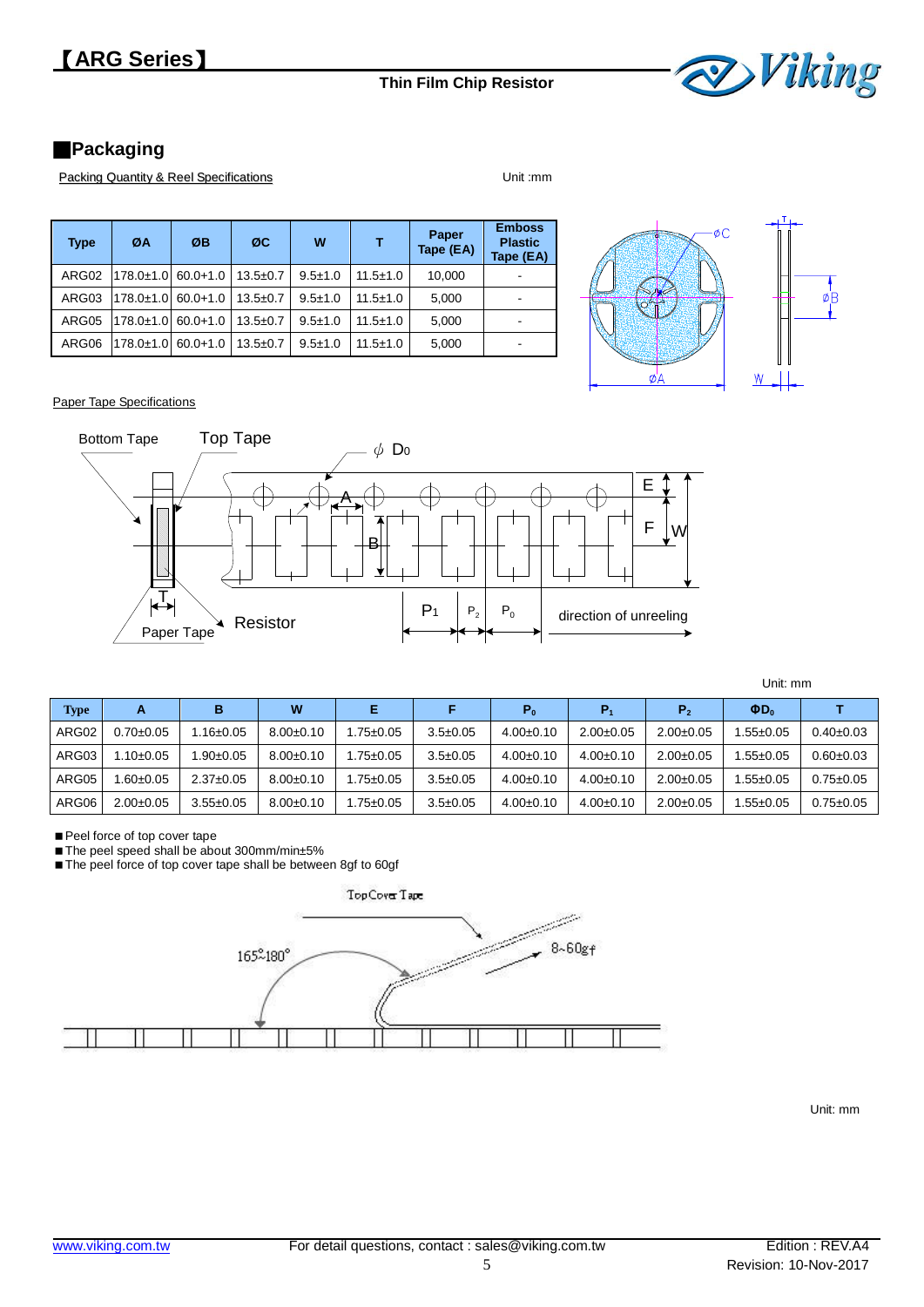

## ■**Recommend Land Pattern District and Pattern Unit: mm**



| <b>Type</b> |      | в    | С              |
|-------------|------|------|----------------|
| ARG02       | 0.50 | 0.50 | $0.60 + 0.2$   |
| ARG03       | 0.80 | 1.00 | $0.90+0.2$     |
| ARG05       | 1.00 | 1.00 | $1.35 \pm 0.2$ |
| ARG06       | 2.00 | 1.15 | $1.70 + 0.2$   |